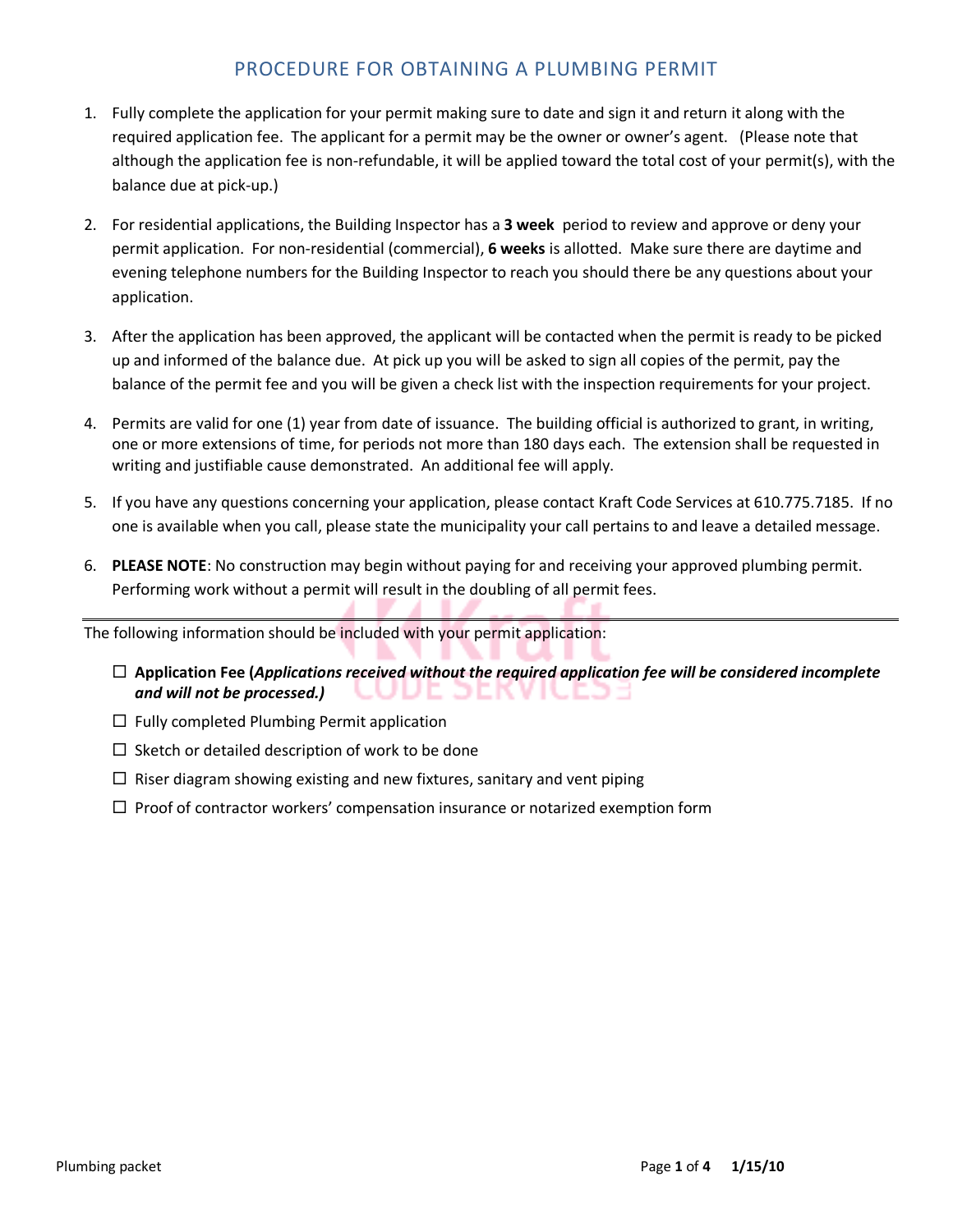### PLUMBING PERMIT APPLICATION

| IMPROVEMENT INFORMATION:                                                                                                                                                                                                            |  |  |  |  |  |  |
|-------------------------------------------------------------------------------------------------------------------------------------------------------------------------------------------------------------------------------------|--|--|--|--|--|--|
| Cost of improvement: ________________                                                                                                                                                                                               |  |  |  |  |  |  |
| Location where improvements will be made: <b>Fig. 1.1 Fig. 1.1 Fig. 1.1</b> Fig. 2.1 Fig. 2.1 Fig. 2.1 Fig. 2.1 Fig. 2.1 Fig. 2.1 Fig. 2.1 Fig. 2.1 Fig. 2.1 Fig. 2.1 Fig. 2.1 Fig. 2.1 Fig. 2.1 Fig. 2.1 Fig. 2.1 Fig. 2.1 Fig. 2. |  |  |  |  |  |  |
| Type of Work: □ New Construction □ Addition □ Alteration/Replacement<br>.                                                                                                                                                           |  |  |  |  |  |  |
|                                                                                                                                                                                                                                     |  |  |  |  |  |  |
|                                                                                                                                                                                                                                     |  |  |  |  |  |  |

### EQUIPMENT IDENTIFICATION

| Type                         | # | Type                      | # | Type                        | Ħ |
|------------------------------|---|---------------------------|---|-----------------------------|---|
| Sanitary Sewer connection    |   | Water Service connection  |   | Miscellaneous               |   |
| Water Heater                 |   | <b>Heating Boiler</b>     |   | <b>Steam Heating Boiler</b> |   |
| Dom Water Piping Connections |   | Water Pump                |   | <b>Water Conditioner</b>    |   |
| Dishwasher                   |   | Garbage Disposal          |   | <b>Rain Conductor</b>       |   |
| Sanitary Sump Pump           |   | <b>Mechanical Systems</b> |   | Other                       |   |

\_\_\_\_\_\_\_\_\_\_\_\_\_\_\_\_\_\_\_\_\_\_\_\_\_\_\_\_\_\_\_\_\_\_\_\_\_\_\_\_\_\_\_\_\_\_\_\_\_\_\_\_\_\_\_\_\_\_\_\_\_\_\_\_\_\_\_\_\_\_\_\_\_\_\_\_\_\_\_\_\_\_\_\_\_\_\_\_\_\_\_\_

By applying for this permit, I acknowledge that all information provided in this application is complete and accurate, that the work performed will be in conformance with the Pennsylvania Uniform Construction Code and/or any applicable ordinances of the municipality in which the work is to be performed as well as in accordance with the approved plan after a plan review has been completed. I understand that this is not a permit to begin work, but only an application for a permit and that work is not to start without a permit and that the fees for the permit may be doubled if work starts without a permit. I understand that if I give false information regarding this permit application that any permits issued based on this information will be invalid and the municipality could initiate legal proceedings against me, which could result in my being fined or imprisoned, or in the improvement being removed at my expense or any other legal remedy appropriate under the circumstances.

Applicant Signature Date of the Date of the Date of the Date of the Date of the Date of the Date of the Date of the Date of the Date of the Date of the Date of the Date of the Date of the Date of the Date of the Date of th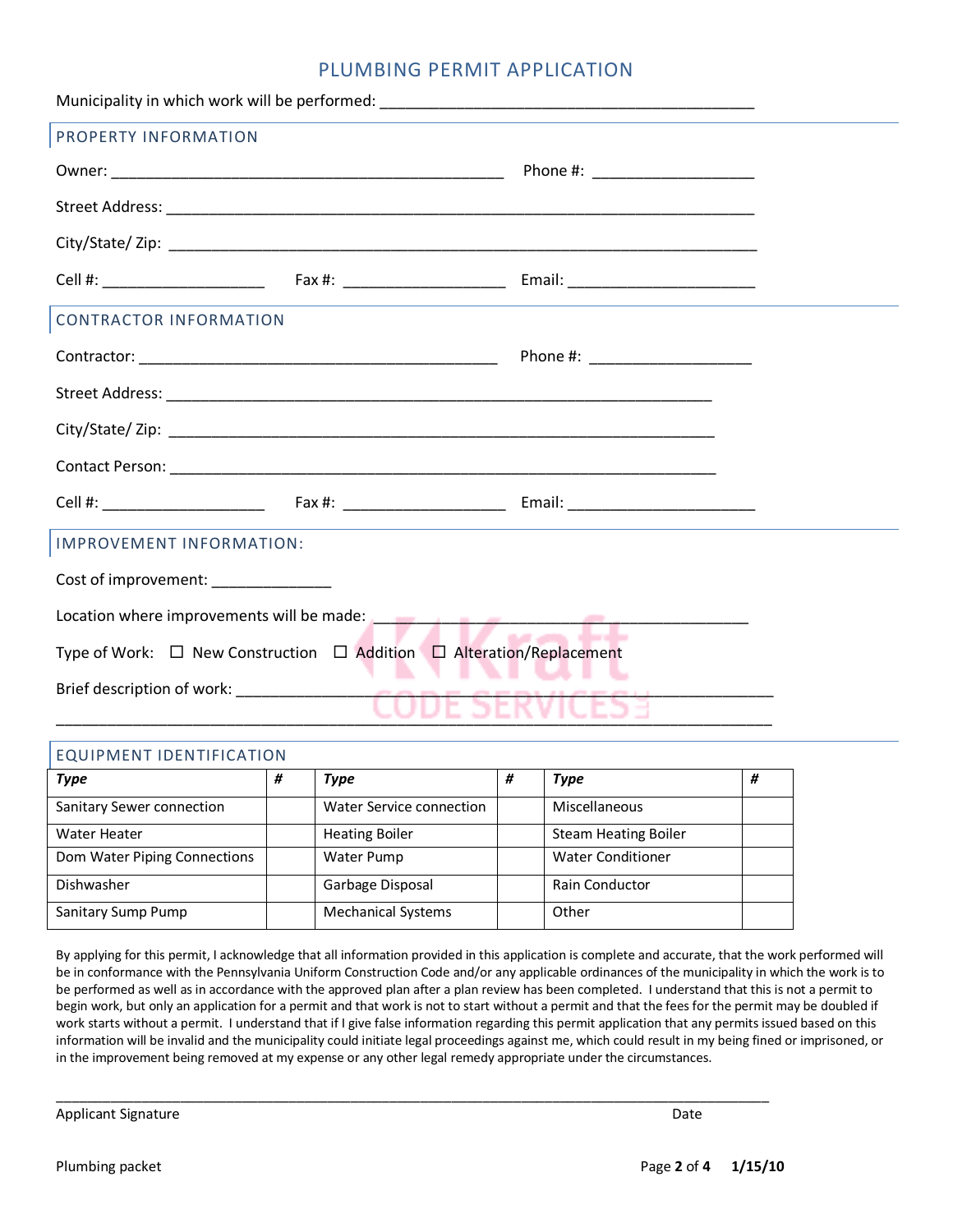# PLUMBING PERMIT APPLICATION SANITARY RISER DIAGRAM